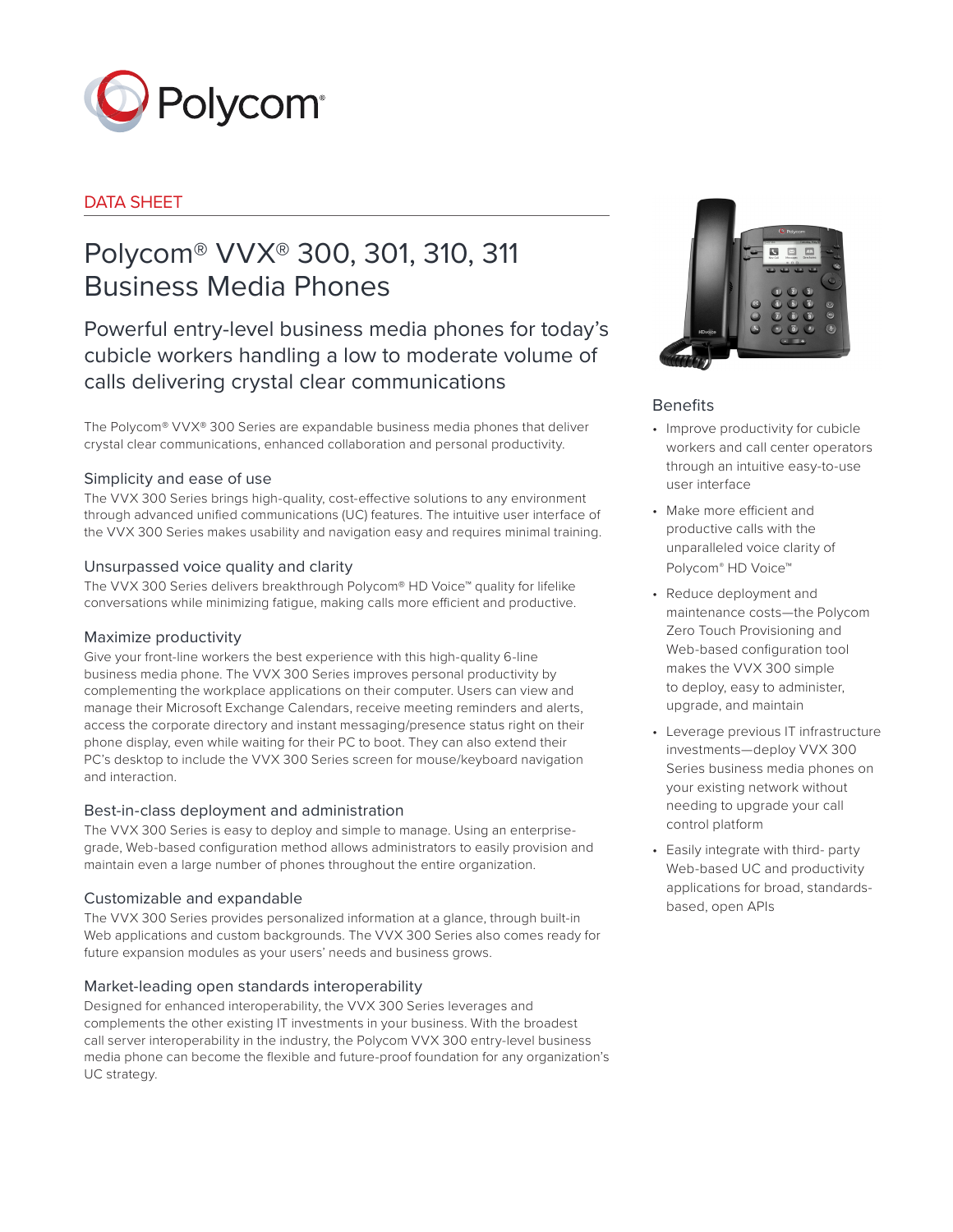# Polycom VVX 300 Series specifications

#### User interface features

- 3.2 in Backlit 8-level Grayscale graphical LCD (208 x 104) resolution
- Voicemail support<sup>1</sup>
- WebKit-based browser
- Adjustable base height
- Unicode UTF-8 character support. Multilingual user interface including Chinese, Danish, Dutch, English (Canada/ US/UK), French, German, Italian, Japanese, Korean, Norwegian, Polish, Portuguese, Russian, Slovenian, Spanish, and Swedish

## Audio features

- Polycom® HD Voice™ technology delivers lifelike voice quality for each audio pathhandset, the hands-free speakerphone, and the optional headset<sup>2</sup>
- Polycom® Acoustic Clarity™ technology providing full-duplex conversations, acoustic echo cancellation and background noise suppression
	- Type 1 compliant (IEEE 1329 full duplex)
- Frequency response 150 Hz 7 kHz for handset, optional headset and handsfree speakerphone modes
- Codecs: G.711 (A-law and μ-law), G.729AB, G.722, G.722.1, iLBC
- Individual volume settings with visual feedback for each audio path
- Voice activity detection
- Comfort noise generation
- DTMF tone generation (RFC 2833 and in-band)
- Low-delay audio packet transmission
- Adaptive jitter buffers
- Packet loss concealment

## Headset and handset compatibility

- Dedicated RJ-9 headset port
- Hearing aid compatibility to ITU-T P.370 and TIA 504A standards
- Compliant with ADA Section 508 Subpart B 1194.23 (all)
- Hearing aid compatible (HAC) handset for magnetic coupling to hearing aids
- Compatible with commercially available TTY adapter equipment

## Call handling features<sup>1</sup>

- 6 lines (programmable line keys)
- Shared call/bridged line appearance
- Busy Lamp Field (BLF)
- Flexible line appearance (1 or more line keys can be assigned for each line extension)
- Distinctive incoming call treatment/ call waiting
- Call timer and call waiting
- Call transfer, hold, divert (forward), pickup
- Called, calling, connected party information
- Local 3-way audio conferencing
- 1-touch speed dial, redial
- Remote missed call notification
- Do not disturb function
- Electronic hook switch capable
- Local configurable digit map/dial plan

#### Open application platform

- WebKit-enabled full browser that supports HTML5, CSS, SSL security, and JavaScript
- Supports Polycom Apps SDK and API for third-party business and personal applications
- Bundled with Polycom UC Software:
- Corporate directory access using LDAP Visual Conference Management

## Network and provisioning

- SIP Protocol Support
- SDP
- IETF SIP (RFC 3261 and companion RFCs)
- Two-port Ethernet switch
- 10/100Base-TX across LAN and PC ports (VVX 300)
- 1000Base-TX available on VVX 310
- Conforms to IEEE802.3-2005 (Clause 40) for Physical media attachment
- Conforms to IEEE802.3-2002 (Clause 28) for link partner auto-negotiation
- Manual or dynamic host configuration protocol (DHCP) network setup
- Time and date synchronization using SNTP
- FTP/TFTP/HTTP/HTTPS server-based central provisioning for mass deployments
- Provisioning and call server redundancy supported<sup>1</sup>
- QoS Support IEEE 802.1p/Q tagging (VLAN), Layer 3 TOS, and DHCP
- VLAN CDP, DHCP VLAN discovery, LLDP-MED for VLAN discovery
	- Network address translation support for static configuration and "keep-alive" SIP signaling
- RTCP and RTP support
- Event logging
- Syslog
- Hardware diagnostics
- Status and statistics reporting
- IPv4 and IPv6
- TCP
- UDP
- DNS-SRV

## Security

- 802.1X authentication and EAPOL media encryption via SRTP
- Transport layer security
- Encrypted configuration files
- Digest authentication
- Password login
- Support for URL syntax with password for boot server address
- HTTPS secure provisioning
- Support for signed software executables

## Power

- Built-in auto sensing IEEE 802.3af Power over Ethernet (Class 2)
- External Universal AC adapter (optional), 48VDC 0.3A

#### Approvals

- FCC Part 15 (CFR 47) Class B
- ICES-003 Class B
- EN55022 Class B
- CISPR22 Class B
- VCCI Class B
- EN55024
- EN61000-3-2; EN61000-3-3

• CAN/CSA C22.2 No 60950-1

- NZ Telepermit
- Korea KC<sup>3</sup>
- UAE TRA4
- Russia CU<sup>4</sup>
- Brazil ANATEL<sup>4</sup>
- Australia RCM

• UL 60950-1 • CE Mark

• EN 60950-1 • IEC 60950-1 • AS/NZS 60950-1 • ICASA (add)  $\cdot$  CITC<sup>4</sup>

• RoHS Compliant

## Safety